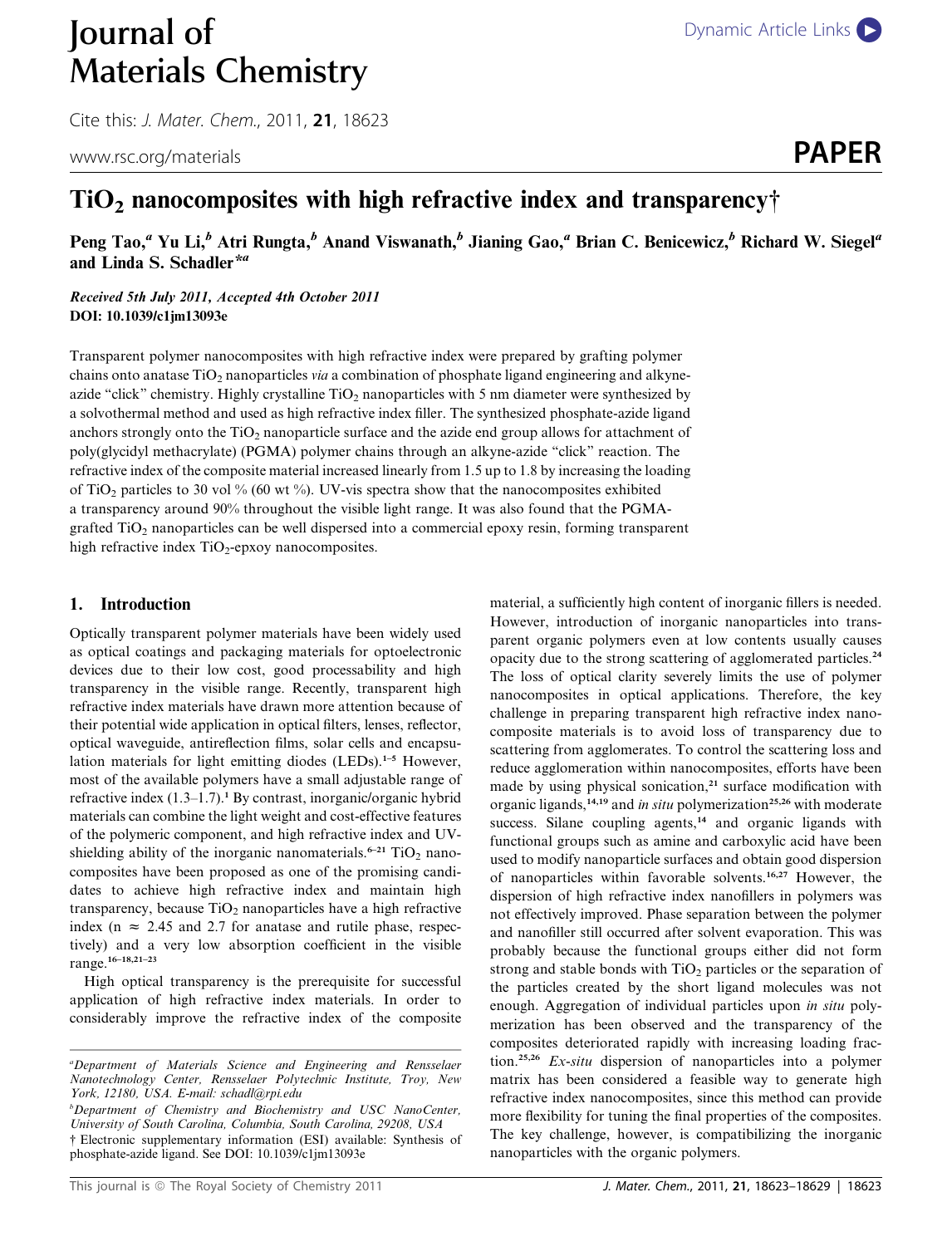Grafting polymer chains onto nanoparticles to ''shield'' the filler surface has proved to be one of the most promising strategies to overcome this problem. In general, two approaches have been used, the "grafting from" and "grafting to" technique.<sup>28,29</sup> In the "grafting from" approach, the monomer units can easily diffuse to the propagating sites on the nanofiller surfaces. Therefore, this method has the advantage of grafting a dense and thick polymer layer. Accordingly, various surface-initiated polymerization techniques such as atom-transfer radical polymerization  $(ATRP)$ ,<sup>30–32</sup> nitroxide-mediated polymerization (NMP)33–35 and reversible addition-fragmentation chain transfer  $(RAFT)^{36-43}$  polymerization have been used to graft polymer chains onto silica, magnetite and titania nanoparticles. However, the surface-initiated polymerization of polymer chains on  $TiO<sub>2</sub>$ particles have been reported to be thwarted due to agglomeration of initiator coated particles, and highly transparent composites were not successfully prepared.<sup>42,43,46</sup> By contrast, the "grafting" to'' approach is a simple and straightforward process in which it is the polymer chains with an active terminal group that are coupled with active sites on the filler surface. Among various "grafting to" reactions, "click" chemistry, in particular the  $Cu(I)$ catalyzed azide-alkyne cycloaddition click reaction, has been widely employed for surface immobilization of macromolecules onto a variety of particle surfaces including silica,<sup>39,44-47</sup> magnetite, $48,49$  titania,  $50$  gold nanoparticles,  $51$  luminescent quantum dots  $(QDs)$ ,<sup>52</sup> and polymer fibers<sup>53</sup> due to its high versatility, specificity and efficiency. However, the utility of ''click'' chemistry in preparing transparent high refractive index composites has not been reported.

Considering the ease of synthesis of azide and alkyne functional groups, and the high reaction efficiency and mild reaction conditions of ''click'' chemistry, it holds great potential for industrial scale production. Although the "grafting to" techniques can suffer from low grafting density especially for grafting high molecular weight polymer chains, we demonstrate here that transparent, high refractive index anatase phase  $TiO<sub>2</sub>$  nanocomposites were successfully prepared via a combination of surface ligand engineering and azide-alkyne ''click'' chemistry. Compared to the limited protection of small organic ligand molecules, the grafted polymer chains are covalently bound onto the surface of the particles providing stronger steric screening against agglomeration of nanoparticle cores. The prepared nanocomposites can be processed into highly transparent coatings and self-standing films. The developed nanocomposites showed a tunable refractive index by varying the loading fraction of nanofillers. Furthermore, we demonstrated that the polymer chain grafted particles can be easily dispersed into a transparent commercial epoxy resin, an important optoelectronic packaging and optical coating material, to prepare transparent high refractive index  $TiO<sub>2</sub>$ -epoxy nanocomposites.

### 2. Experimental

### 2.1 Materials

Titanium(IV) butoxide (97%, Aldrich), oleic acid (90%, Aldrich), oleylamine (70%, Aldrich) and cyclohexane (99%, Aldrich) were used for the synthesis of titanium dioxide nanoparticles. Tetrahydrofuran (THF) was dried over CaH<sub>2</sub> overnight and distilled

before use. Prop-2-ynyl 4-cyano-4-(phenyl carbonothioylthio) pentanoate was synthesized according to previous work.37,38 Azobisisobutyronitrile (AIBN) was purchased from Sigma Aldrich and recrystallized from ethanol before use. Glycidyl methacrylate was passed through a neutral alumina column to remove the inhibitor before use. Cu(I)Br (99.999%, Sigma Aldrich) was purified with acetic acid and washed with ethanol and diethyl ether three times.  $N, N, N', N'', N''$ -Pentamethyldiethylenetriamine (PMDETA) was obtained from Acros and used as received. Unless otherwise specified, all chemicals were purchased from Acros and used as received. Epoxy resin (301–1) was purchased from Epoxy Technology.

#### 2.2 Synthesis of  $TiO<sub>2</sub>$  nanoparticles

 $TiO<sub>2</sub>$  nanoparticles were synthesized via a solvothermal method by modifying the procedure reported by Li  $et$  al.<sup>54</sup> In a typical synthesis, oleic acid (10 mL), oleylamine (10 mL), cyclohexane (20 mL) and  $Ti(OBu)_{4}$  (1 mL) were mixed at room temperature by magnetic stirring for 5 min. The solution was then transferred into a pressure vessel (50 mL, Parr) at 200  $\degree$ C for 24 h. After decanting the supernatant layer, the particles were collected by precipitating in ethanol and centrifugation.

#### 2.3 Synthesis of phosphate-azide ligand

2-(Phosphonooxy)ethyl 2-azido-2-methylpropanoate was synthesized via three steps of reactions based on previously reported literature<sup>48</sup> and the detailed procedures are in ESI†. Finally, a viscous, amber colored liquid with yield of 60% was obtained. <sup>1</sup>H NMR (500 MHz, CDCl<sub>3</sub>):  $\delta$  (ppm) 10.25 (br, 2H), 4.45 (br, 2H), 4.26 (br, 1H), 1.48 (s, 6H). FTIR (cm<sup>-1</sup>): 2984 (w), 2871 (w), 2114 (vs), 1740(s), 1250 (s), 1151(s), 1070(s), 1018(s), 990(s).

#### 2.4 Synthesis of alkyne-PGMA

Alkyne terminated poly(glycidyl methacrylate) (PGMA) was synthesized by reversible addition-fragmentation chain transfer polymerization (RAFT) based on our previous work.<sup>37,38</sup> Typically, a solution of glycidyl methacrylate (20 mL), THF (40 mL), prop-2-ynyl 4-cyano-4-(phenyl carbonothioylthio)pentanoate (100 mg), and AIBN (5 mg) was prepared in a dried Schlenk tube. The mixture was degassed by three freeze-pump-thaw cycles, backfilled with nitrogen, and then placed in an oil bath at  $60^{\circ}$ C for 22 h. The polymerization solution was quenched in ice water and precipitated in hexane. The polymer was recovered by centrifugation and dried under vacuum ( $M_n = 40000 \text{ g mol}^{-1}$ ,  $PDI = 1.15$ .

#### 2.5 Grafting of PGMA via "click" chemistry

Phosphate-azide ligands were attached onto the particle surface *via* refluxing the synthesized phosphate with  $TiO<sub>2</sub>$  particles at a 1 : 1 weight ratio in chloroform at  $75^{\circ}$ C for 12 h. The particles were washed with ethanol three times and recovered with centrifugation. The functionalized particles were finally dispersed into THF before grafting polymer chains. Typically,  $0.2$  g of phosphate-azide ligand treated TiO<sub>2</sub> particles were mixed with 0.2 g of PGMA-alkyne polymer ( $M_n = 40\ 000\$ g mol<sup>-1</sup>,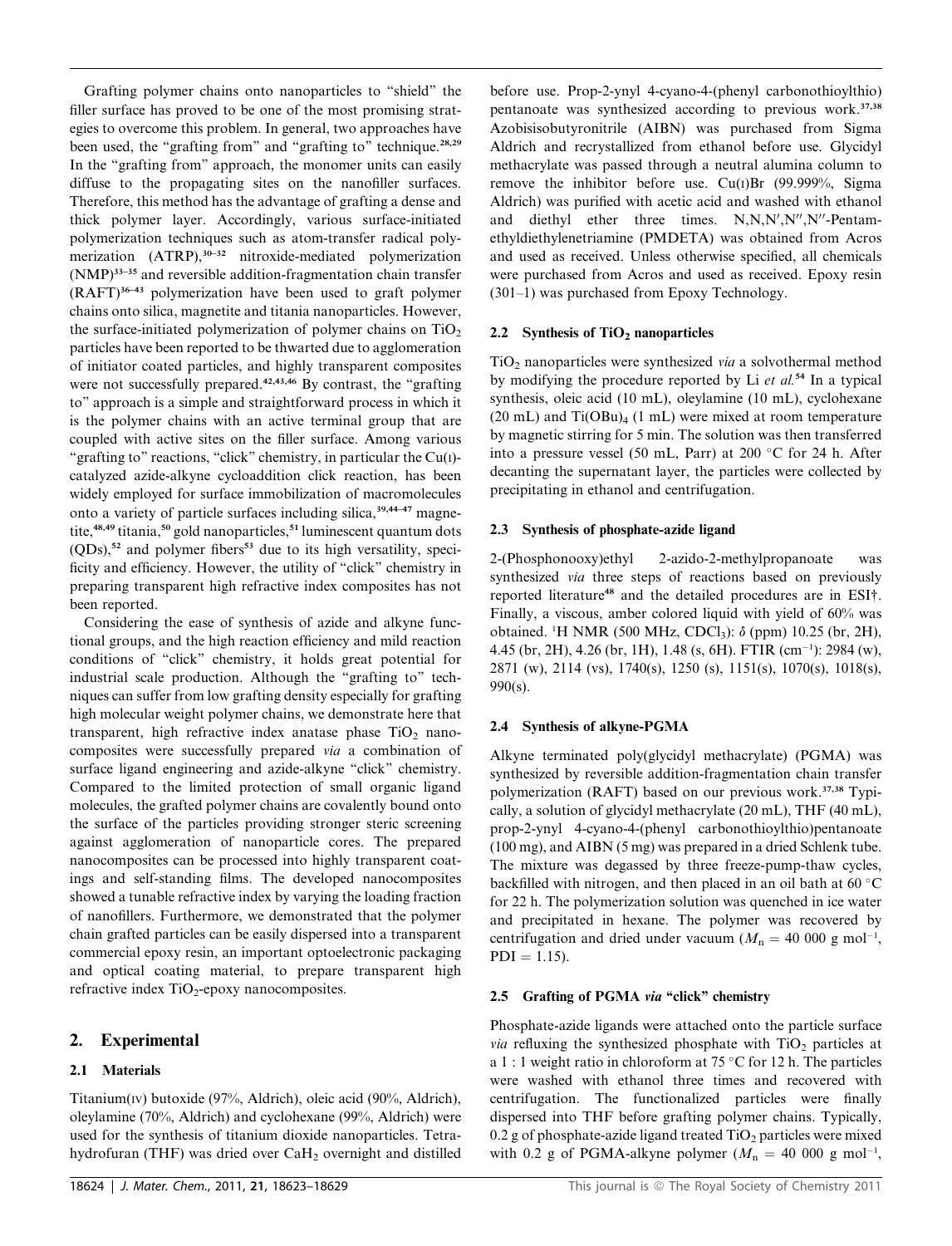$PDI = 1.15$ ), CuBr (5 mg) and PMDETA ligand (10 uL) forming a transparent dispersion in 20 mL of THF. The solution was degassed by bubbling argon gas for 10 min, and was transferred into an oil bath at 55  $^{\circ}$ C for 24 h. After the reaction, the grafted particles were precipitated with methanol and recovered by centrifugation. To remove the un-grafted polymers, the hybrid particles were redispersed in mixed solvents of chloroform and methanol with a volume ratio of 9 : 1, forming a transparent dispersion. The transparent dispersion was then subjected to a high speed centrifugation at 14,000 rpm for 2 h. The supernatants were decanted, and the recovered hybrid particles were redispersed in mixed solvents. The centrifugation and supernatant removal procedures were repeated three times.

#### 2.6 Characterization

Molecular weights and molecular weight distributions were determined using a Waters gel-permeation chromatograph equipped with a 515 HPLC pump, 2410 refractive index detector, three Styragel columns (HR1, HR3, HR4 in the effective molecular weight range of 100–5000, 500–30000 and 5000– 500000, respectively) with THF as eluent at a flow rate of  $1.0$  mL min<sup>-1</sup>. The GPC system was calibrated with poly(methyl methacrylate) standards obtained from Polymer Labs. NMR spectra were recorded on a Varian 500 spectrometer using CDCl<sub>3</sub> as solvent. FTIR spectra were obtained on a Perkin Elmer Spectrum One FT-IR Spectrophotometer scanning from 500 to  $4000 \text{ cm}^{-1}$  with a resolution of 4 cm<sup>-1</sup> for 10 scans. Thermal gravimetric analysis (TGA) was done on a Perkin Elmer Series 7 instrument. The sample was heated from 30 to 800 °C under a 60 mL min<sup>-1</sup> N<sub>2</sub> flow at a heating rate of 10  $^{\circ}$ C min<sup>-1</sup>.

X-Ray powder diffraction patterns were obtained with a Bruker D8 Discover XRD diffractometer using Cu-Ka radiation ( $\lambda = 1.5405$  Å) and operating at an accelerating voltage of 40 kV, in the 20 range from 10 to  $80^{\circ}$  (step of 0.01 $^{\circ}$ ). Transmission electron micrographs were taken on a JEOL-2010 operating at 200 kV. The TEM samples were prepared by microtoming the composites into 50–70 nm thickness slices. Atomic force microscopy (AFM) analysis of the polymer grafted TiO<sub>2</sub> nanoparticles deposited on a Si wafer was performed in tapping mode on a Dimension 3100 equipped with a Nanoscope IIIA controller of Veeco Instruments.

The refractive index of the composites was measured by variable angle spectroscopy ellipsometry (VASE, J.A Woollam Co., Inc. EC-400) on a spin-coated sample on a Si wafer. The measured results were fitted with the Cauchy model and the refractive index at 500 nm was taken. Transmittance spectra were obtained with a Perkin-Elmer Lambda 950 spectrophotometer in the range of 200–800 nm.

#### 3. Results and discussion

Scheme 1 presents the general steps to graft polymer chains onto  $TiO<sub>2</sub>$  particles and preparation of transparent high refractive index nanocomposites. The whole process includes the following steps: (1) synthesize near monodisperse, highly crystalline, dispersible  $TiO<sub>2</sub>$  nanoparticles capped with long-chain carboxylic acid; (2) exchange the surface ligand with a stronger phosphate-azide ligand; and (3) graft alkyne-terminated polymer



Scheme 1 Surface ligand exchange with phosphate-azide ligand and subsequent grafting of PGMA polymer chains via alkyne-azide "click" chemistry.

chains onto the surface of particles using Cu(I)-catalyzed azidealkyne "click" reaction.

Fig. 1a shows a TEM image of homogeneous distribution of  $TiO<sub>2</sub>$  nanoparticles with an average diameter of approximate 5 nm. The HRTEM micrograph in Fig. 1b reveals that each particle was composed of a single crystalline domain. The XRD pattern (Fig. 1c) shows that  $TiO<sub>2</sub>$  nanoparticles are highly crystalline, anatase phase (JCPDS card No: 21-1272). The average crystalline size was calculated as 5.3 nm from the (101) peak using the Scherrer's equation, which is in good agreement with TEM observations. The small size and narrow particle size distribution of the  $TiO<sub>2</sub>$  particles is an important feature to avoid light scattering in the preparation of highly transparent composites. Unlike the amorphous materials produced by the sol–gel method, the high crystallinity of  $TiO<sub>2</sub>$  nanoparticles achieved in the solvothermal synthesis ensures their high refractive index. The synthesized particles were capped by oleic acid and were easily dispersed in solvents like chloroform, toluene and THF forming a transparent dispersion.

As shown in Fig. 2, after repeated washing, the synthesized TiO<sub>2</sub> particles show C–H stretching at approximately 2900 cm<sup>-1</sup> and no clear absorption peak around  $1700 \text{ cm}^{-1}$ , meaning that there is no free oleic acid left and the carboxylic groups are bound to the surface of the particles. After treatment with phosphate-azide ligand,  $TiO<sub>2</sub>–N<sub>3</sub>$  particles show the presence of the groups  $-N=N^{\dagger}=N^{\dagger}$  and C=O with peaks at  $\sim 2100$  and  $1733 \text{ cm}^{-1}$ , implying that the phosphate-azide ligand was attached to the particles. Also, the characteristic peak of phosphate stretching (900–1300 cm<sup>-1</sup>) in the fingerprint region can be easily observed by comparing with the FTIR spectra of the phosphate-azide ligand. The peaks at 1072, 1148 and 1251 cm<sup>-1</sup> were assigned to a surface-bound phosphate P–O symmetric stretch, an asymmetric P–O stretch and an unbound  $P=O$ stretch respectively, which indicates a mixture of bidentate and tridentate attachment of phosphate ligand to the  $TiO<sub>2</sub>$  particle surface.<sup>50</sup> Compared with the reversible binding of carboxylic acid, the organo-phosphate binds strongly onto the  $TiO<sub>2</sub>$  particle surface and the azide terminal group allows for subsequent attachment of the polymer chains.55–57 The copper(I) catalyzed azide-alkyne cycloaddition was carried out by the complementary reaction between azide groups on the  $TiO<sub>2</sub>$  particle surface and alkyne-terminated PGMA. Evidence of a successful ''click'' reaction between azido-titania and alkyne-PGMA can be seen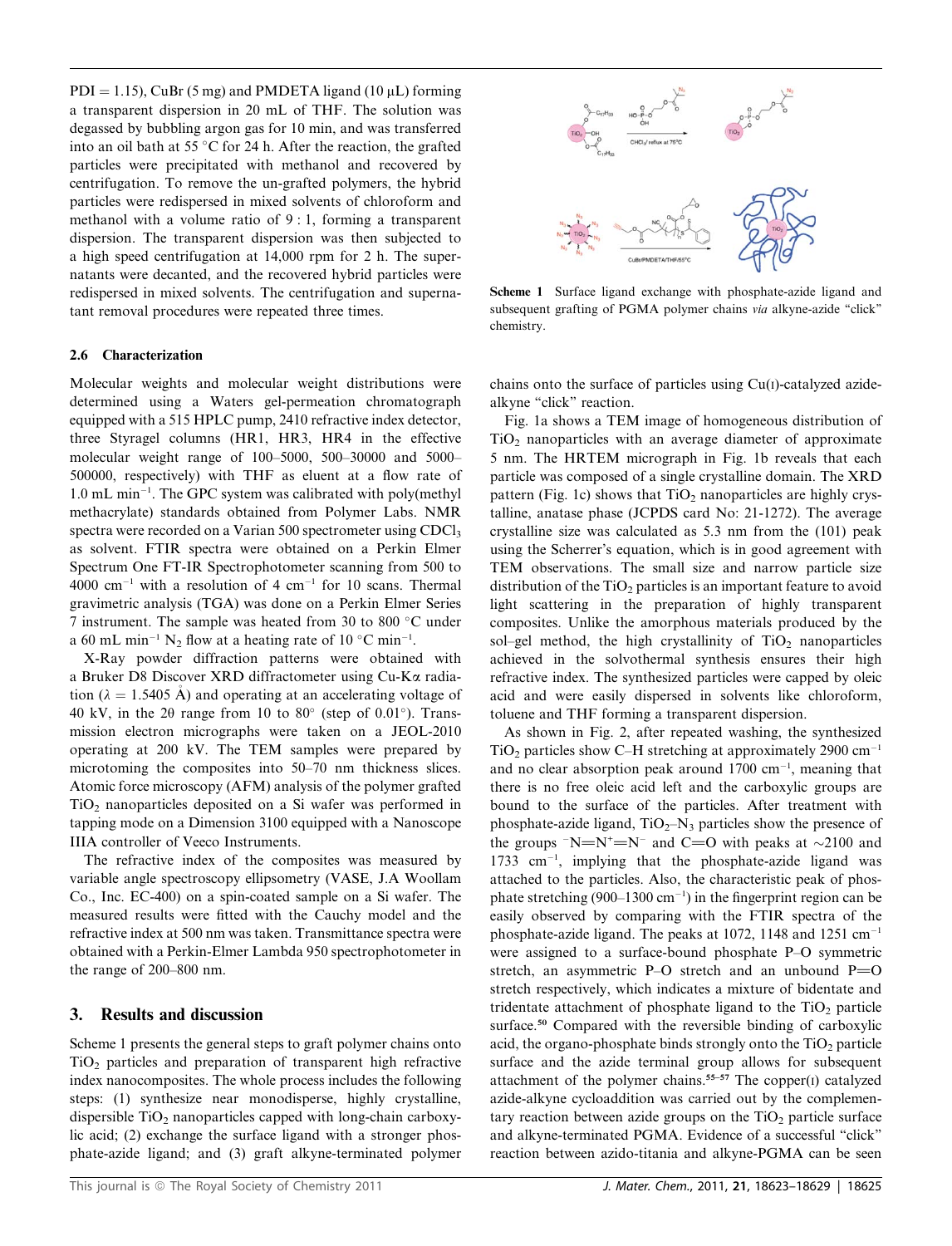

Fig. 1 (a) TEM, (b) HRTEM image, (c) XRD pattern of as-synthesized  $TiO<sub>2</sub>$  nanoparticles.



Fig. 2 FTIR spectra of (a) as-synthesized TiO<sub>2</sub>, (b) phosphate-azide ligand, (c)  $TiO<sub>2</sub>$  treated with phosphate ligand, (d) alkyne-terminated PGMA, (e) TiO<sub>2</sub>-click-PGMA.

from the distinct reduction of the azide stretching peak intensity upon triazole formation. The stretching bands of the phosphate ligand are still present, indicating that the PGMA polymer chains were clicked onto the particle surface without disturbing the anchoring of the phosphate head. The strong binding of the phosphate head groups contributes to the stable attachment of the grafted PGMA polymer chains.

Fig. 3 presents the TGA measurements for surface treatment of TiO2 particles with phosphate ligand and grafting of polymer chains. The increasing weight loss indirectly confirmed the successful attachment of PGMA chains. To estimate the grafting density of PGMA chains on  $TiO<sub>2</sub>$  particles, the grafted particles were subjected to repeated high-speed centrifugation and redispersion procedures to remove the un-grafted polymer chains. The grafting density of the PGMA  $(40 000 \text{ g mol}^{-1})$  grafted onto  $TiO<sub>2</sub>$  particle was calculated from the weight loss ratio determined by TGA. The grafting density was calculated by the number of grafting chains ( $wN_A/M_p$ ) and surface area of nanoparticles ( $4\pi a^2 n$  nm<sup>2</sup>),  $\sigma = (wN_A/M_n)/(4\pi a^2 n) = a\rho zN_A \times 10^{-21}/3$  $(1 - z)M_n$ , where w,  $N_A$ , n and z are the weight of organic polymers, Avogadro's number, the number of nanoparticles and weight loss of polymer chains respectively. Assuming that the  $TiO<sub>2</sub>$  particles are spherical with radius of 2.7 nm and density of  $3.87 \text{ g m}^{-3}$  for anatase phase, the grafting density was estimated to be 0.02–0.03 polymer chains/nm<sup>2</sup>.

PGMA polymer chains were chemically attached onto the surface of  $TiO<sub>2</sub>$  particles through a "click" reaction, producing effective screening between nanoparticles. Fig. 4(a) and (b) present the TEM images of PGMA-grafted  $TiO<sub>2</sub>$  nanocomposites with 35 wt% (in PGMA, 40 000 g mol<sup>-1</sup>) and 55 wt% (pure grafted nanoparticles)  $TiO<sub>2</sub>$  loading respectively, showing uniform distribution of  $TiO<sub>2</sub>$  nanoparticles within the composites. The uniform distribution of individually separated particles can be seen very clearly on the spin-coated sample in the AFM image (Fig. 4c). The AFM sample shows a surface roughness of 1 nm, which is also consistent with a uniform distribution of grafted particles. As shown in Fig. 4d, the prepared nanocomposites can form a highly transparent coating on a glass substrate and a free-standing film upon removal of solvent. It is worth mentioning that compared to the shorter separation distance provided by short alkyl chain stabilizers, polymergrafted particles are more sterically stabilized as the grafted polymer chains can effectively screen the core-core attraction between  $TiO<sub>2</sub>$  particles.

Fig. 5 shows the refractive index dispersion of PGMA-grafted  $TiO<sub>2</sub>$  composites in the wavelength range 400–800 nm. The refractive index was evaluated using the Cauchy model, which expresses the refractive index as



Fig. 3 TGA curves for the as-synthesized  $TiO<sub>2</sub>$ ,  $TiO<sub>2</sub>$ -phosphate-azide, and TiO<sub>2</sub>-click-PGMA.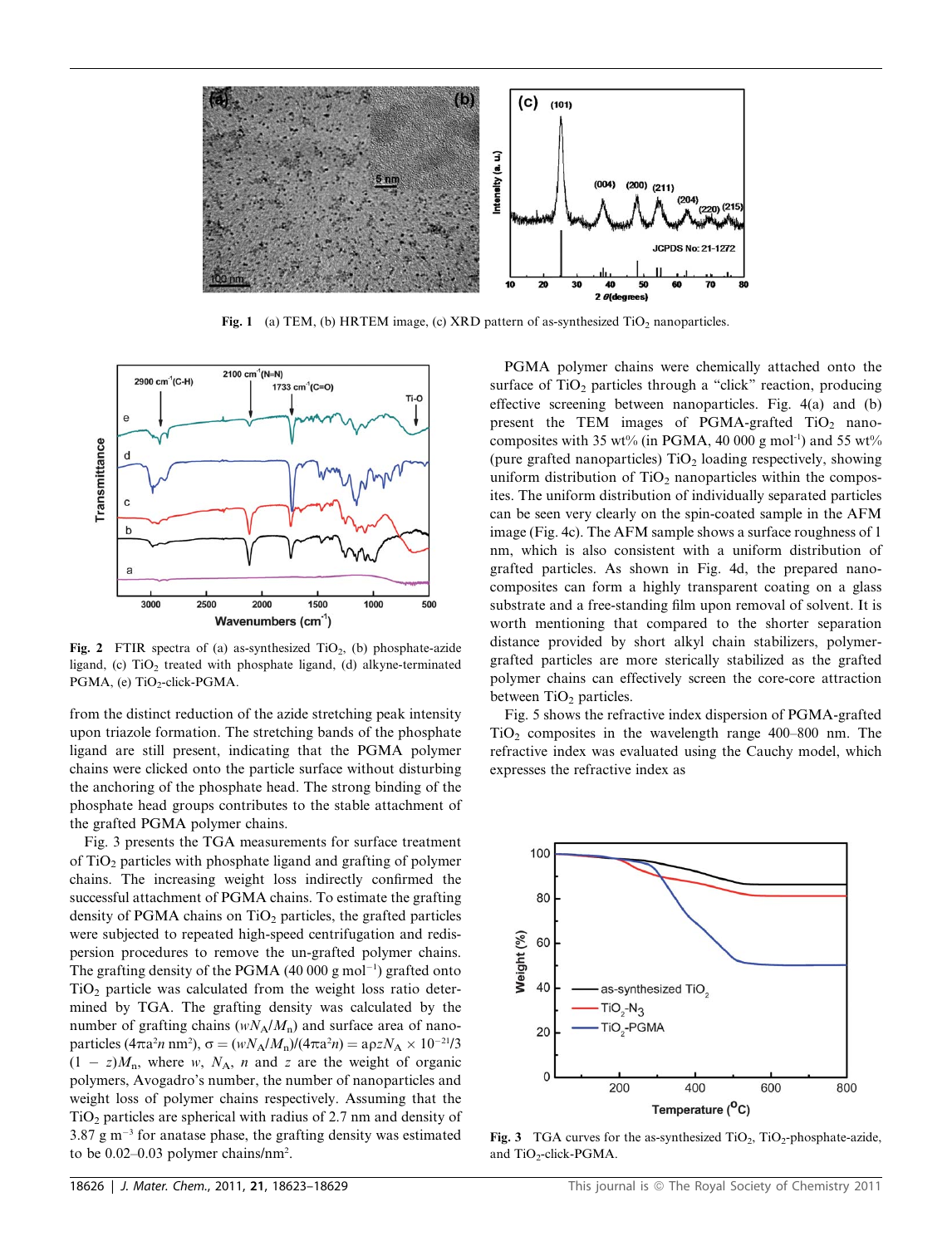

Fig. 4 TEM image of TiO<sub>2</sub>-PGMA composites (a) 35 wt%, (b) 55 wt%; (c) AFM image of TiO<sub>2</sub>-PGMA (55 wt%); (d) photograph of coating of TiO<sub>2</sub>-PGMA (55 wt<sup>%</sup>) on glass slides (with a thickness of 20  $\mu$ m) and transparent self-standing film.

$$
n(\lambda) = A_n + \frac{B_n}{\lambda^2} + \frac{C_n}{\lambda^4} \tag{1}
$$

where  $\lambda$  is the wavelength,  $A_n$ ,  $B_n$ , and  $C_n$  are constants. The refractive index increased continuously with  $TiO<sub>2</sub>$  filler loading in the composites. At the same time, the dispersion curve becomes steeper for the higher loading sample. To examine the optical dispersion of composites, the Abbe number, a parameter characterizing the dependence of refractive index on wavelength, was calculated for  $TiO<sub>2</sub>$  composites with different loadings. The value of the Abbe number  $(v_D)$  was calculated by taking the refractive index at wavelengths of 486, 656 and 589 nm  $(n<sub>F</sub>, n<sub>c</sub>, n<sub>D</sub>)$ respectively).<sup>58</sup>

$$
v_{\rm D} = \frac{n_{\rm D} - 1}{n_{\rm F} - n_{\rm C}}\tag{2}
$$

The Abbe number  $(v_D)$  decreased from 58 for pure PGMA to 13.8 for 60 wt%  $TiO<sub>2</sub>$ -PGMA composites. A similar decrease of

Abbe number has been seen within ZnO/PMMA polymer nanocomposites with increasing ZnO content,<sup>26</sup> since typically the inorganic nanoparticles have smaller Abbe number than organic polymers. Fig. 5b plots the refractive index at 500 nm wavelength *versus* volume fraction of loaded  $TiO<sub>2</sub>$  particles, where the volume fraction was converted from weight percent determined from TGA measurements. The density of the anatase phase  $TiO<sub>2</sub>$  nanoparticles and the grafted PGMA polymer were estimated to be 3.87 and 1.08  $g \text{ cm}^{-3}$ , respectively. The refractive index increased linearly with  $TiO<sub>2</sub>$  volume fraction from 1.5 up to 1.8. The extrapolated refractive index of the  $TiO<sub>2</sub>$  nanoparticles from linear approximation to  $100\%$  TiO<sub>2</sub> content was 2.4, which is close to the reported index of 2.45 for anatase phase  $TiO<sub>2</sub>$ nanoparticles at 500 nm wavelength.<sup>18</sup> The linear dependence of the refractive index in composite materials with filler loading has been reported both from experimental measurements and theoretical modelling.3,11,15,16 Yao et al. compared the theoretical treatment of composite refractive index as a function of nanofiller dispersion state within matrix.<sup>16</sup> Among them, the linear dependence of refractive index was predicted for homogeneously dispersed nanofillers within a matrix. The good linear fitting of the refractive index of  $TiO<sub>2</sub>$  nanocomposites, thus, also indicates the excellent dispersion of particles achieved. This tunability of the refractive index of composites facilitiates refractive index engineering and optical design.

The optical transmittance spectra in Fig. 6 show that up to 55  $wt\%$  wt loading, the PGMA-grafted TiO<sub>2</sub> nanocomposites were highly transparent in the whole visible range, exhibiting a transparency of approximately 90%. The sharp UV-vis transmittance spectra onsets also indicate that the  $TiO<sub>2</sub>$  nanocomposites do not scatter light to any appreciable extent in the visible range. When preparing high refractive index nanocomposites, the concern for transparency loss is primarily due to scattering by nanoparticles within organic polymers. When the filler size is much smaller than the wavelength (typically less than one-tenth of the wavelength), the loss of transparency due to scattering can be described by eqn  $(3)$ ,<sup>8</sup>

$$
\frac{I}{I_0} = \exp\left(-\left[\frac{3\varphi_{\rm p}xr^3}{4\lambda^4}\left(\frac{n_{\rm p}}{n_{\rm m}}-1\right)\right]\right) \tag{3}
$$

where, I and  $I_0$  are the transmitted and incident light intensity, r is the radius of spherical particles,  $\varphi_p$  is the volume fraction of



Fig. 5 (a) Refractive index dispersion of TiO<sub>2</sub>-PGMA composite and neat PGMA; (b) plot of refractive index of TiO<sub>2</sub>-PGMA composite dependence on TiO<sub>2</sub> volume fraction.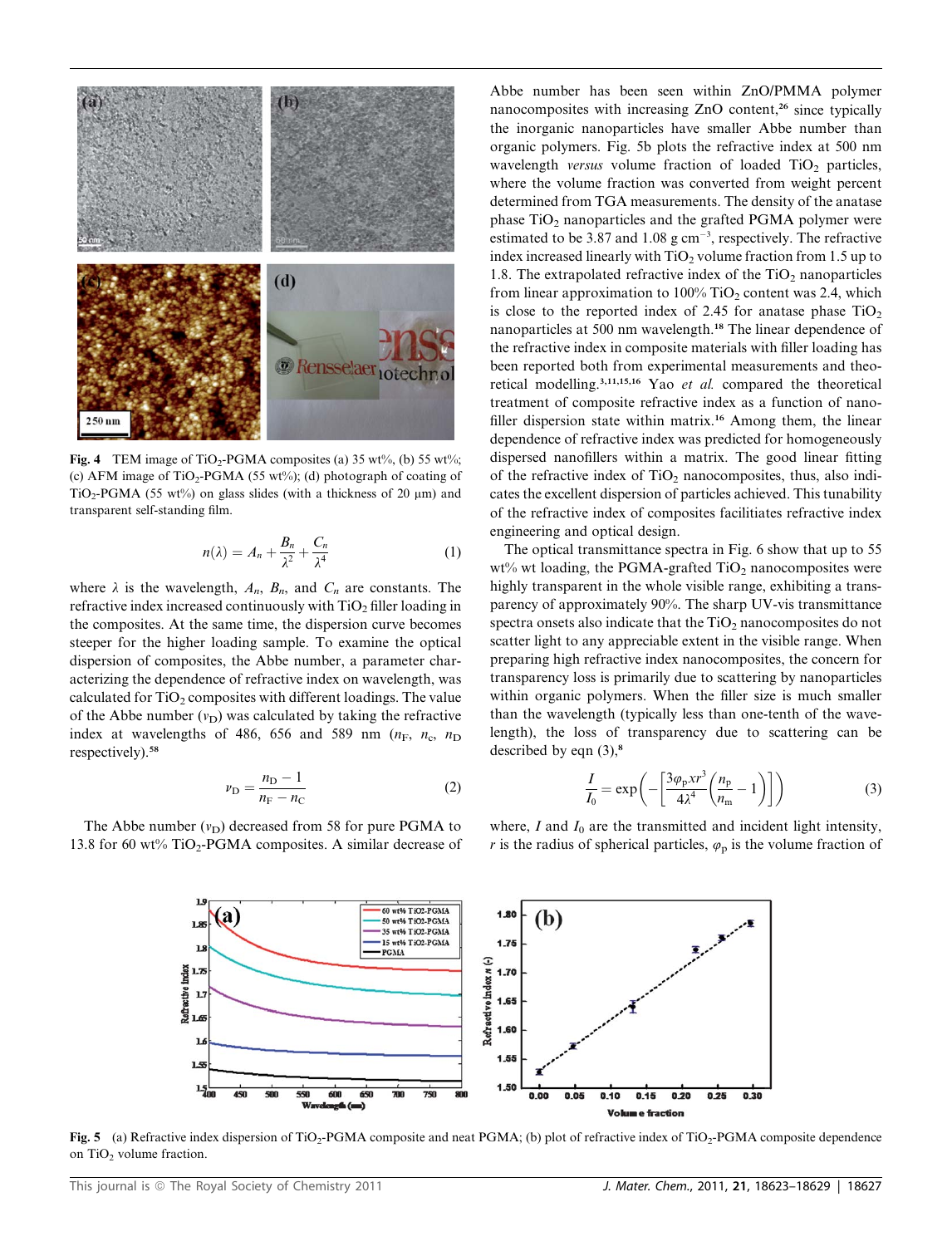

Fig. 6 Transmittance spectra of  $TiO<sub>2</sub>$ -PGMA composites with thickness about 20 um.



Fig. 7 TEM images of  $TiO<sub>2</sub>$ -epoxy nanocomposite at low and high magnification: (a, b) 10 wt% TiO<sub>2</sub> loading; (c, d) 30 wt% TiO<sub>2</sub> loading.

inorganic particles, x is the optical path length,  $n_p$  and  $n_m$  are the refractive index of particles and polymer matrix respectively. The transparency loss increases exponentially with increasing volume

fraction and with particle size. It is worth mentioning that achieving high transparency singly through refractive index matching is very challenging and controlling the dispersion of nanoparticles within the polymer matrix is even more critical.<sup>59</sup> Tan et al. compared optical transparency of nanocomposites with different refractive index mismatch by dispersing  $CeF_3$ nanoparticles in PMMA and polystyrene matrix.<sup>60</sup> Even with a small refractive index mismatch of 0.03, the transparency degraded rapidly with increased solid loading and at 20 vol% the composites were almost opaque. Despite the large mismatch of refractive index ( $\Delta n \approx 1$ ) between the titania nanoparticles and the organic polymer, transparent nanocomposites were prepared without significant degradation of transparency. The sufficiently small and well dispersed particles within the composites render their high optical transparency. Compared with neat PGMA polymers, the hybrid films are also UV-shielding, showing an UV absorption edge at about 350 nm due to the incorporation of UV-absorbing  $TiO<sub>2</sub>$  component.

The PGMA grafted TiO<sub>2</sub> particles (55 wt% TiO<sub>2</sub> loading) can also be dispersed in commercial epoxy resin (301-1, Epoxy Technology) to produce  $TiO<sub>2</sub>/epoxy$  composites. Fig. 7 shows the TEM micrographs of TiO<sub>2</sub>/epoxy nanocomposites with 10 and 30 wt%  $TiO<sub>2</sub>$  content. The PGMA-grafted  $TiO<sub>2</sub>$  particles were homogenously mixed within epoxy resin without any agglomeration. At high magnification, individually isolated particles can be clearly seen. The PGMA has an epoxide functional group, which is compatible with the epoxy resin. Generally, densely grafted thick polymer chains are desired for screening the nanoparticle core-core attraction and therefore achieving good dispersion in the polymer matrix.<sup>61</sup> Even with the low grafting density of PGMA chains on the  $TiO<sub>2</sub>$  particle surface, good dispersion was obtained. In addition to the chemical compatibility of the grafted chains with epoxy, the relative large molecular weight ratio of the grafted chains (40 000 g mol<sup>-1</sup>) to the epoxy resin ( $\sim$ 300 g mol<sup>-1</sup>) also promotes good dispersion.<sup>61</sup> With homogeneously dispersed  $TiO<sub>2</sub>$  particles within matrix, the scattering effect was minimized. As shown in Fig. 8, transparent  $TiO<sub>2</sub>$ -epoxy nanocomposites (with a thickness of 30  $\mu$ m) were easily prepared by mixing  $PGMA$ -grafted  $TiO<sub>2</sub>$  particles with epoxy resin. The refractive index of the composite increased from 1.51 for neat epoxy to 1.62 with 30 wt%  $TiO<sub>2</sub>$  nanoparticles.



Fig. 8 Transmittance spectra and refractive index dispersion of neat epoxy and  $TiO<sub>2</sub>$ -epoxy nanocomposites.